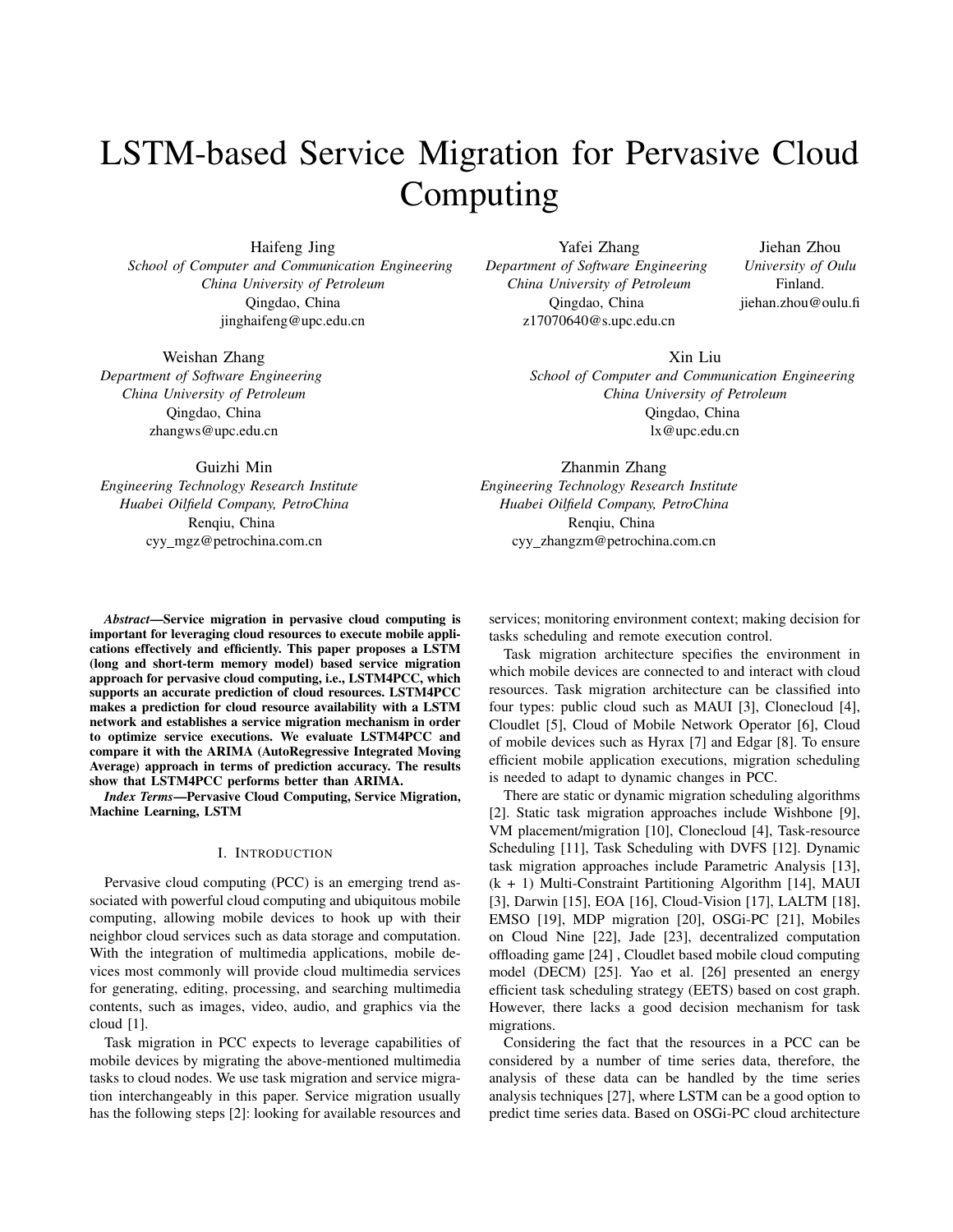

Figure 1: Overview of LSTM4PCC

[21], in this paper, we propose a deep learning based (i.e., LSTM) task migration method. LSTM4PCC, which is suitable to solve migration problems in pervasive cloud environment.

The structure of this paper is as follows: Section 2 presents LSTM4PCC cloud architecture. Section 3 presents LSTMbased migration algorithm. Section 4 presents the experiment and evaluates LSTM4PCC. Section 5 concludes the paper.

# II. LSTM4PCC ARCHITECTURE FOR SERVICE MIGRATION

Preliminary work [21] has set up OSGi service migration, combining with D-OSGi and R-OSGi. In this paper, we add component lookup and migration functions, and resource monitor in the OSGi-PC infrastructure.

Figure 1 presents LSTM4PCC architecture for service migration.

There are two types of LSM4PCC nodes, the common computing node (OSGi-FW) and the central decision node (OSGi-CD), as shown in Fig.2. The common computing nodes can be PC nodes, or mobile devices (including Android phones, Android tablets, etc.), and there are three important functional components: framework, deployer, and monitor. The framework component is used to uniquely identify a OSGi-FW framework, which is responsible for the service deployer and monitor in working states; the deployer is responsible for the service migration in the OSGi-FW framework and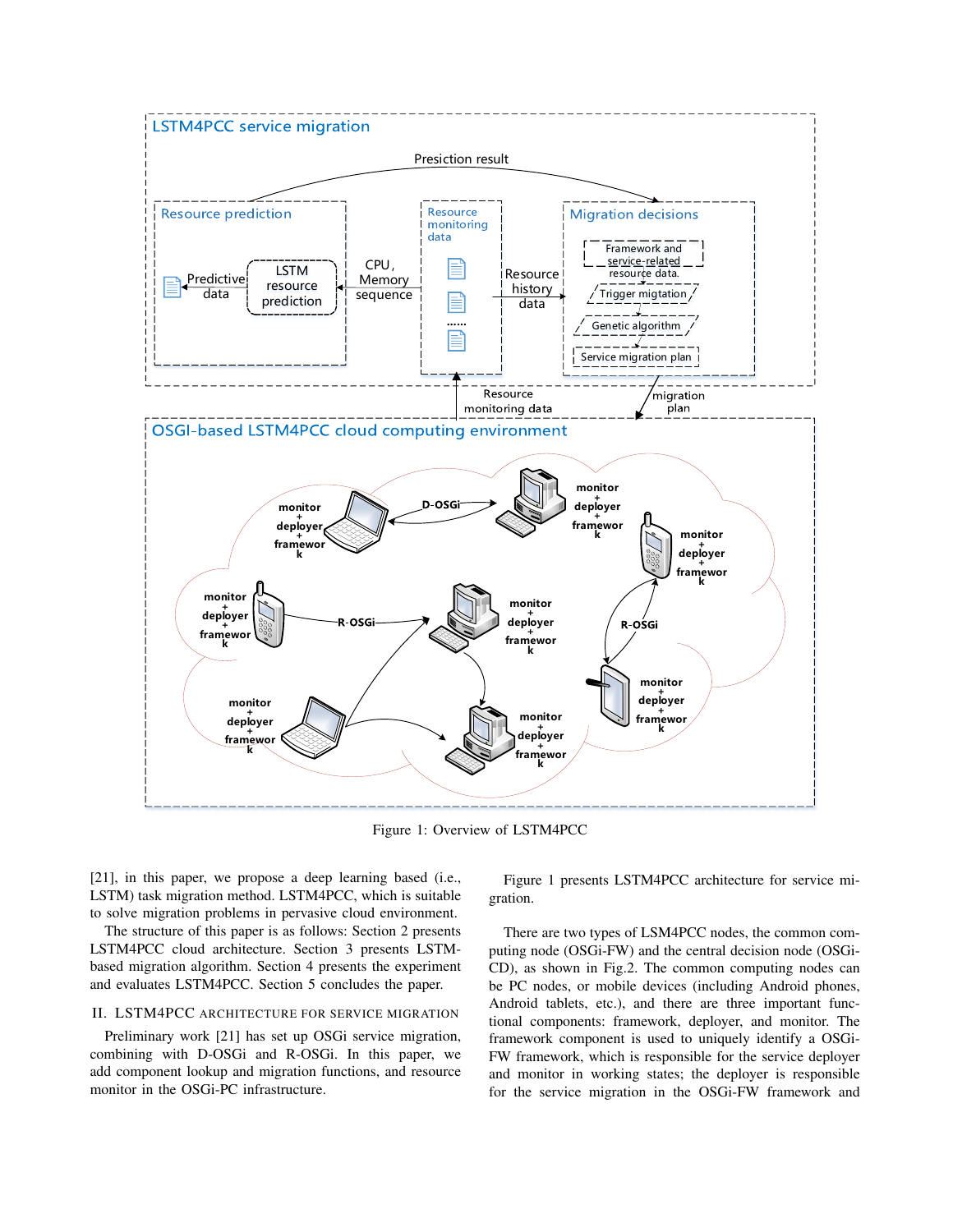the control of operation status, where the central migration decision node determines transfer schemes, the corresponding deployer is selected to stop emigration and start immigration services; the monitor component is responsible for monitoring available resources. The central decision nodes include a context profiler (context analysis component), a resource predictor and a decision maker component. The decision node is based on OSGi, where the context profiler component periodically communicates with each computing node to get their resource information, and the resource predictor analyzes and predicts available resources. The decision node is deployed on the PC node for operating the whole system.



Figure 2: LSTM4PCC infrastructure

The perception of LSTM4PCC consists of three levels of contexts. The first is to percept system level contexts, mainly to obtain information on OSGi-FW frameworks, including how many OSGi-FW frameworks are running in the system, and the operation of each framework. The second is to percept the service status of each framework, including what services are running in each framework. These two level contexts can be obtained through D-OSGi and R-OSGi with the help of framework and deployer components. The third is to monitor resources, using common and performance-related memory and CPU indexes. The monitoring parameters include available memories and CPUs memories and CPUs within frameworks.

The framework memory  $fw_{memory}$  can be measured by the amount of available memory in JVM, and the CPU availability of the framework  $fw_{cpu}$  can be measured by the amount of available CPUs in JVM. In order to obtain the CPU utilization rate of bundle  $bd_{cpu}$ , the open source project JiP-OSGi<sup>1</sup> is modified in LSTM4PCC environment.

The perception of available resources will obtain a time series by periodically collecting data. In this case, LSTM (long and short term memory model) is potential for the prediction of time series data. LSTM4PCC uses a five-layer network to build a resources prediction model, including two LSTM layers, two Dropout layers, and a connecting layer, as shown in Fig.3.



Figure 3: LSTM4PCC prediction model

Some test data are used to select different model parameters for training the LSTM model. The training of memory prediction model using different model parameters is shown in Table I.

# III. LSTM BASED SERVICE MIGRATION

Fig.4 illustrates the process of making service migration decision and deployment as follows.

1) Resources on each node at different time have different weights (including forecast data). We calculate the weight of consumption of CPU and memory resources with  $mean_{cpu}$  =  $\prod_{i=t}^{i=t+s} w_i c p u_i$ and  $mean_{memory} = \sum_{i=t}^{i=t+s} w_i memory_i$ . Based on  $mean_{cpu}$  and  $mean_{memory}$ , the framework of nodes would be sorted from high to low by resource consumption. Then two lists are defined, which stand for resources in poor (listat) and resources in rich (listas), as shown in Fig.5. Then a formula is defined to measure the quality of resources:

$$
D = \frac{mean}{std} \tag{1}
$$

The *mean* represents the weighted mean of available memory or CPU resources. *std* represents the corresponding standard deviation, so  $D$  can comprehensively measures the size and stability of the CPU or memory resources.

 $D$  is calculated for each node in listat and listas, and then the nodes are sorted in descending order  $D$ , and listbt and listbs are obtained after considering the variance parameters correspondingly, as shown in Figure 5 (listb). If a framework's  $mean_{cpu}$  or  $mean_{memory}$  exceeds the threshold  $cpu_{threshold}$  or  $memory_{threshold}$ , this framework would be considered as the framework for migration, otherwise LSTM4PCC does not request a migration operation.

2) Next will select the appropriate target migration framework  $f_{Wtarget}$  based on their resource situation  $fw_{migned}$ . Choosing a target framework  $fw_{target}$ would be divided into three cases: a) If  $fw_{miarded}$ belongs to the memory resource in poor, the destination framework  $fw_{target}$  is selected from the free memory list listbt which has the minimum D. b) If  $fw_{migrated}$  belongs to the CPU resource in poor, the target framework would be selected from the optimal

<sup>1</sup>http://www.codeforge.com/article/364713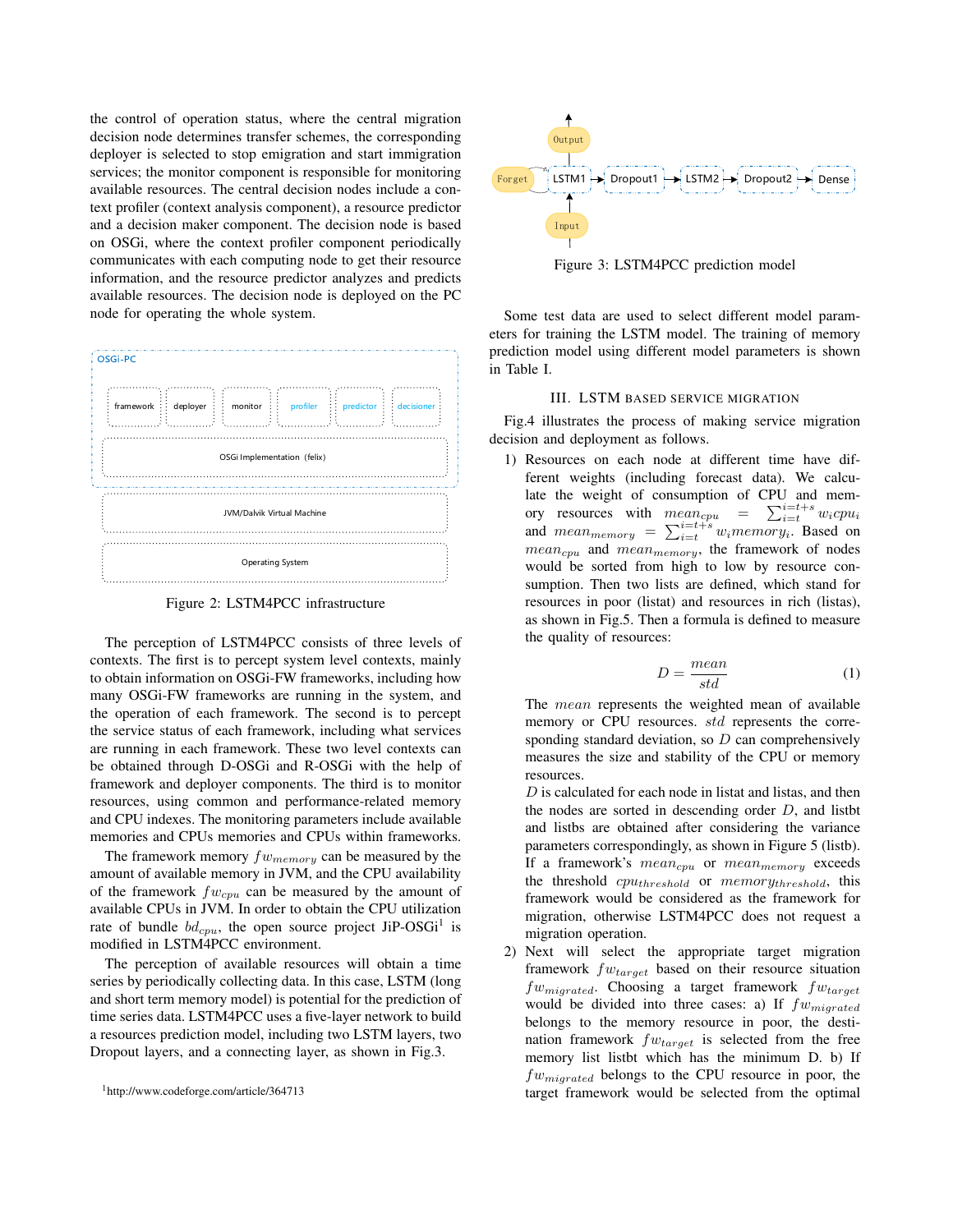

Table I: Train and validation loss with different parameters of LSTM

Figure 4: Service migration in LSTM4PCC

node in the CPU free listbs. c) If CPU and memory are both relatively tight, the priority will be given to the memory. If the framework is also located in the CPU free list, then select the framework as the target framework. For all the above three cases, if the targeting framework is not found, the migration can't be executed

immediately.

3) After LSTM4PCC obtains  $fw_{migneded}$  and  $fw_{target}$ , it needs to evaluate the resources consumption for system components. If the current state of  $fw_{migneded}$  belongs to the CPU resource in poor, it will select the CPU service with the highest mean as the migration service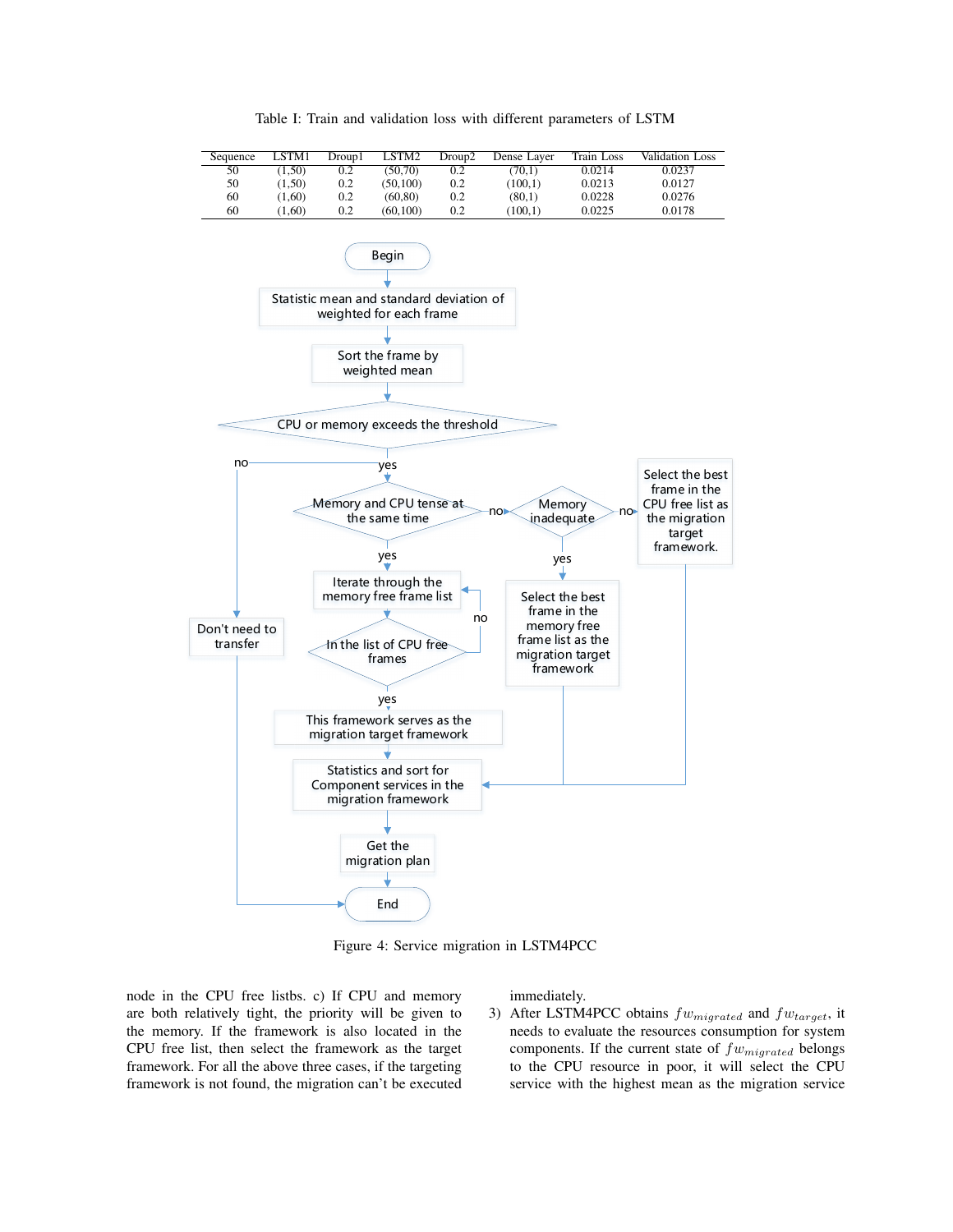Table II: Configurations of evaluations

| parameter<br>VМ | OS             | CPU                 | memory | storage |                 | role                 |
|-----------------|----------------|---------------------|--------|---------|-----------------|----------------------|
| VM1             | Ubuntu $16.04$ | Single core 2.50GHZ | 1GB    | 20GB    | 192.168.182.130 | decision node        |
| VM2             | Ubuntu $16.04$ | Single core 2.50GHZ | 1GB    | 20GB    | 192.168.182.134 | Cloud computing node |
| VM3             | Ubuntu $16.04$ | Single core 2.50GHZ | 512MB  | 20GB    | 192.168.182.135 | Cloud computing node |
| VM4             | Ubuntu $16.04$ | Single core 2.50GHZ | 512MB  | 10GB    | 192.168.182.137 | Cloud computing node |
| Android         | Android4.4     | Single core 2.50GHZ | 512MB  | 5GB     | 192.168.182.133 | mobile node          |

Table III: Frameworks resource info under the migration example

| <b>IP</b>       | CPU weighted mean | CPU mean<br>/standard deviation | Memory weighted mean | Memory mean<br>/standard deviation |
|-----------------|-------------------|---------------------------------|----------------------|------------------------------------|
| 192.168.182.137 | 99.24%            | 0.9924/0.1045                   | 9.4630MB             | 9.4630/2.1626                      |
| 192.168.182.135 | 98.77%            | 0.9877/0.0937                   | 8.5428MB             | 8.5428/1.9791                      |
| 192.168.182.134 | $95.21\%$         | 0.9521/0.1127                   | 10.6752MB            | 10.6752/2.2371                     |
| 192.168.182.133 | -                 |                                 | 0.1022MB             | 0.1022/0.0256                      |



Figure 5: LSTM4PCC resource allocation

 $bd_{migrated}$ . If  $fw_{migrated}$  belongs to the memory resource in poor, it will select the service with the highest memory consumption as the  $bd_{migneded}$ . If CPU and memory are both inadequate, it will repeat the step 2).

#### IV. EVALUATIONS

The hardware platform used in the experiment is a ThinkPad E460 with four cores Intel Core i7 6500U, with four ubuntu16.04 virtual machines and an Android 4.4 virtual machine, which is configured as listed in Table II.

The experimental results are shown in Figure 6.

To measure the prediction accuracy of LSTM4PCC, the mean square deviation is defined as Formula 2.

$$
MSE(t, s) = \frac{\sum_{i=t}^{i=t+s} (\hat{l}_i - l_i)^2}{s}
$$
 (2)

We compare the LSTM4PCC network model with the ARIMA autoregressive moving average algorithm. After autocorrelation and co-correlation analysis, we select p, d, q values of ARIMA as (2,1,3) to make these comparisons. We select Ubuntu node (192.168.182.134) as test data. Five different experiments are conducted as shown in Fig.6. Obviously, LSTM4PCC model performs much better than ARIMA.



Figure 6: Compare LSTM based method with ARIMA

To show the effectiveness of LSTM4PCC algorithm, the migration instances are illustrated in Table III, where the 192.168.182.133 node framework doesn't have CPU information because it is an Android node.

By analyzing the running state of each framework in a certain period of time, 0.95 and 9 are selected as the thresholds of memory and CPU resources. For the memory resource of a mobile node, the migration threshold is set to 0.10. For the migration instance in table III, LSTM4PCC algorithm selects 192.168.182.135 node (its weighted average of available memory is less than the threshold) for  $fw_{minrated}$ , Ubuntu node 192.168.182.134 as  $fw_{target}$ . With these threshold constraints, LSTM4PCC migrates the service with high consumption to the Ubuntu node with rich memory resource.

# V. CONCLUSION

Service migration in pervasive cloud environment is an effective way for scaling resources on the fly to meet the increasing demand. Most of the existing works focus on a single migration algorithm, without applying LSTM into migration decision making. This paper proposes a LSTM based service migration method (i.e., LSTM4PCC) that is efficiently predicting the available memory and CPU resources. The